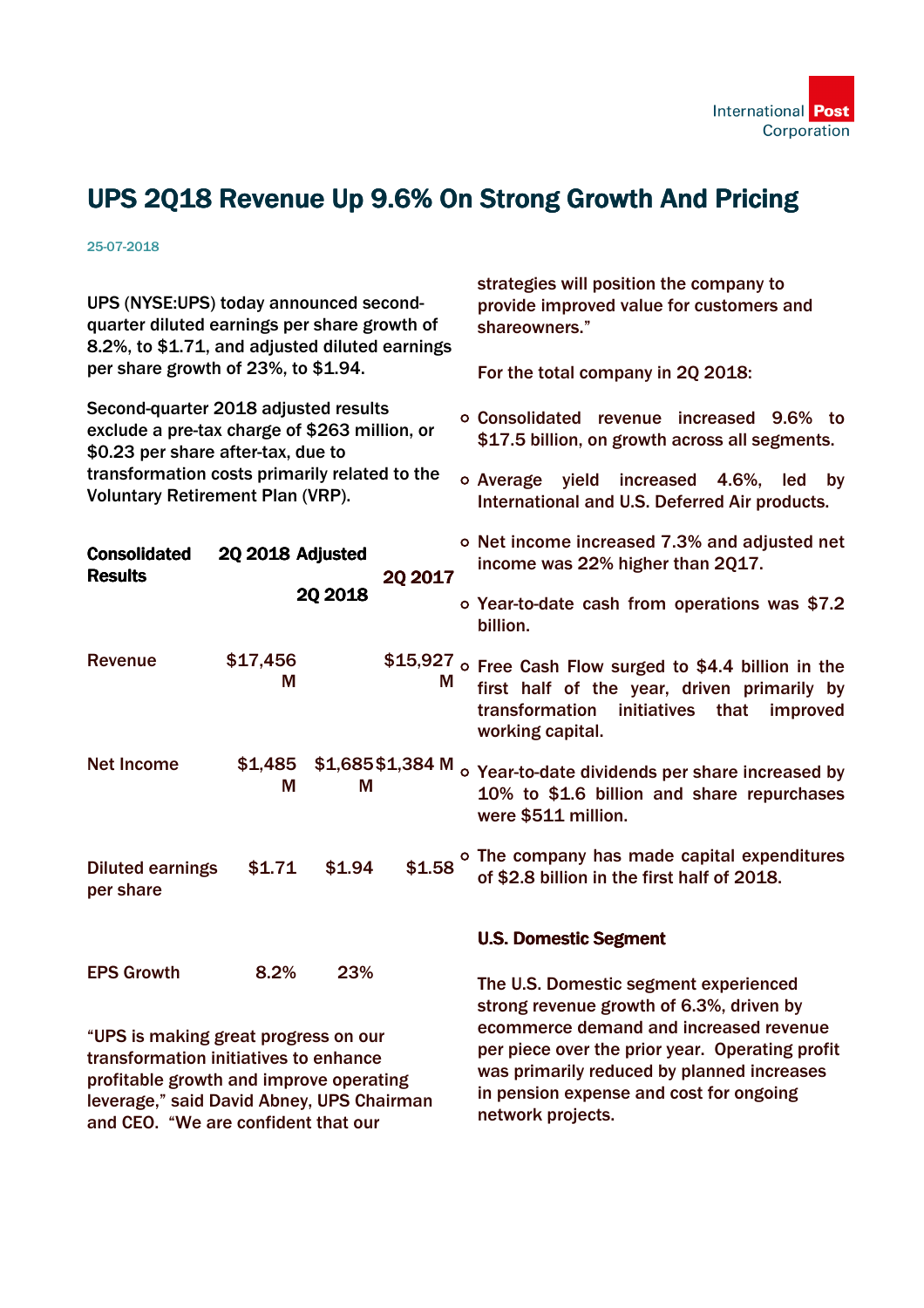

|                                                                                                                                           |                                            | <b>Adjusted</b>                                                                                                                                                                                                             |                                                                                                       | <b>Adjusted</b>                                                                                                                                                                                                                                                                           |              |                |              |  |
|-------------------------------------------------------------------------------------------------------------------------------------------|--------------------------------------------|-----------------------------------------------------------------------------------------------------------------------------------------------------------------------------------------------------------------------------|-------------------------------------------------------------------------------------------------------|-------------------------------------------------------------------------------------------------------------------------------------------------------------------------------------------------------------------------------------------------------------------------------------------|--------------|----------------|--------------|--|
|                                                                                                                                           |                                            | 20 2018                                                                                                                                                                                                                     | <b>20 2017</b>                                                                                        | 20 2018                                                                                                                                                                                                                                                                                   |              | <b>20 2017</b> |              |  |
|                                                                                                                                           |                                            | 20 2018                                                                                                                                                                                                                     |                                                                                                       |                                                                                                                                                                                                                                                                                           |              | <b>2Q 2018</b> |              |  |
|                                                                                                                                           | <b>Revenue</b>                             | \$10,354<br>Μ                                                                                                                                                                                                               | \$9,741<br>M                                                                                          | Revenue                                                                                                                                                                                                                                                                                   | \$3,602<br>M |                | \$3,171<br>M |  |
|                                                                                                                                           |                                            | Operating profit \$939 M \$1,135 M \$1,255                                                                                                                                                                                  | M                                                                                                     | Operating profit \$618 M \$654 M \$570 M                                                                                                                                                                                                                                                  |              |                |              |  |
| For the U.S. Domestic segment in 2Q 2018:                                                                                                 |                                            |                                                                                                                                                                                                                             |                                                                                                       | For the International segment in 2Q 2018:                                                                                                                                                                                                                                                 |              |                |              |  |
| improved across all products,<br><b>Revenue</b><br>demonstrating robust market demand for Domestic.<br><b>UPS solutions.</b>              |                                            |                                                                                                                                                                                                                             | o International revenue increased 14%, driven<br>by double-digit growth<br>in<br><b>Export</b><br>and |                                                                                                                                                                                                                                                                                           |              |                |              |  |
|                                                                                                                                           | Revenue per piece increased 3.6% as higher |                                                                                                                                                                                                                             |                                                                                                       | ○ Daily Export shipments increased 9.5%, led by<br>strong growth in Europe and the U.S.                                                                                                                                                                                                   |              |                |              |  |
| and<br>fuel surcharges<br>base-rates<br>offset<br>headwinds from customer and product mix.<br>Adjusted<br>operating<br>profit<br>excludes |                                            |                                                                                                                                                                                                                             | o Operating profit was \$618 million and<br>adjusted operating profit rose 15% to \$654<br>million.   |                                                                                                                                                                                                                                                                                           |              |                |              |  |
|                                                                                                                                           |                                            | transformation charges of \$196 million,                                                                                                                                                                                    |                                                                                                       |                                                                                                                                                                                                                                                                                           |              |                |              |  |
|                                                                                                                                           | 190 basis points.                          | which lowered reported operating margin by o Adjusted                                                                                                                                                                       |                                                                                                       | transformation charges of \$36 million.                                                                                                                                                                                                                                                   | operating    | profit         | excludes     |  |
|                                                                                                                                           | <b>International Segment</b>               |                                                                                                                                                                                                                             |                                                                                                       | <b>Supply Chain and Freight Segment</b>                                                                                                                                                                                                                                                   |              |                |              |  |
|                                                                                                                                           | region.                                    | The International segment delivered its 14th<br>consecutive quarter of currency neutral<br>double-digit operating profit growth. The<br>segment enjoyed its highest 2nd quarter<br>operating profit ever, led by the Europe |                                                                                                       | "The Supply Chain and Freight segment<br>delivered another quarter of double-digit<br>growth in revenue and adjusted operating<br>profit," continued Abney. "Our targeted<br>growth strategies and improved efficiencies<br>produced the segment's best profit growth in<br>its history." |              |                |              |  |